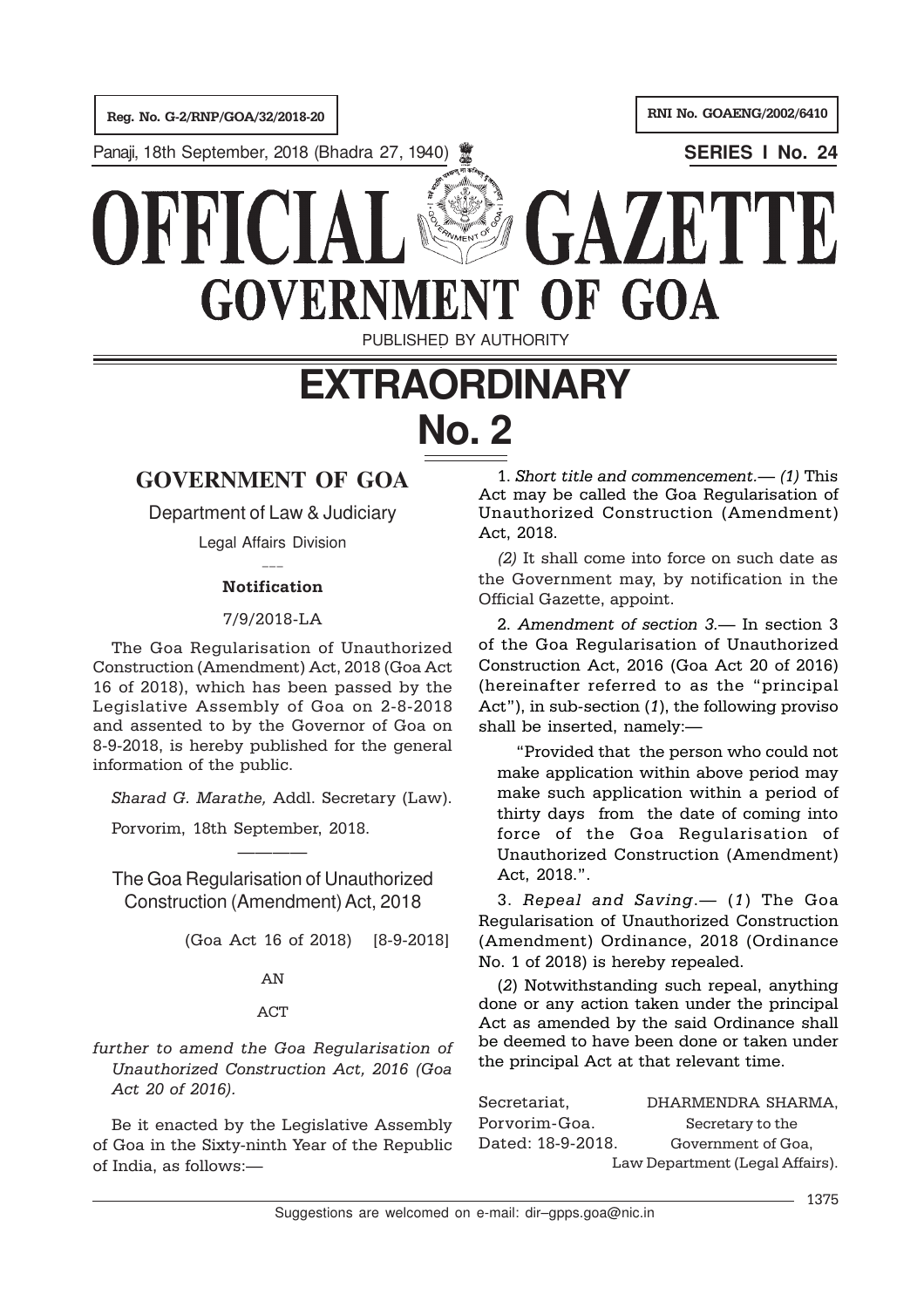#### Notification

### 7/10/2018-LA

The Goa Land Revenue Code (Amendment) Act, 2018 (Goa Act 15 of 2018), which has been passed by the Legislative Assembly of Goa on 2-8-2018 and assented to by the Governor of Goa on 8-9-2018, is hereby published for the general information of the public.

Sharad G. Marathe, Addl. Secretary (Law).

————

Porvorim, 18th September, 2018.

# The Goa Land Revenue Code (Amendment) Act, 2018 (Goa Act 15 of 2018) [8-9-2018]

## AN

## **ACT**

## further to amend the Goa Land Revenue Code, 1968 (Act No. 9 of 1969).

Be it enacted by the Legislative Assembly of Goa in the Sixty-ninth Year of the Republic of India, as follows:—

1. Short title and commencement.— (1) This Act may be called the Goa Land Revenue Code (Amendment) Act, 2018.

(2) It shall come into force at once.

2. Amendment of section 33.— In section 33 of the Goa Land Revenue Code, 1968 (Act No. 9 of 1969) (hereinafter referred to as the "principal Act"), after sub-section (2), the following sub-section shall be inserted, namely:—

"(3) Notwithstanding anything contained in this section, the Collector upon receipt of report from the Town and Country Planning Department/Environment Department/Goa Coastal Zone Management Authority that any person has done land filling in any low lying area, khazan land, land under Coastal Regulation Zone, water body or environmentally/ecologically sensitive area, shall, without issuing any notice to the owner of land or such person, immediately restore the same to its original position and

any cost incurred in so doing shall be recoverable from such person as if it were arrears of land revenue.".

3. Amendment of section 61.— In section 61 of the principal Act, after sub-section (4), the following proviso shall be inserted, namely:—

"Provided that such limits as may be prescribed shall not be applicable for partition of the land purchased by a mundkar under the Goa, Daman and Diu Mundkars (Protection from Eviction) Act, 1975 (Act No. 1 of 1976).".

| Secretariat,                    | DHARMENDRA SHARMA. |
|---------------------------------|--------------------|
| Porvorim-Goa.                   | Secretary to the   |
| Dated: 18-9-2018.               | Government of Goa, |
| Law Department (Legal Affairs). |                    |

## ————— Notification

## 7/13/2018-LA

The Goa State Higher Education Council Act, 2018 (Goa Act 14 of 2018), which has been passed by the Legislative Assembly of Goa on 30-7-2018 and assented to by the Governor of Goa on 8-9-2018, is hereby published for the general information of the public.

Sharad G. Marathe, Addl. Secretary (Law).

Porvorim, 18th September, 2018.

The Goa State Higher Education Council Act, 2018

————

(Goa Act 14 of 2018) [8-9-2018]

AN

### ACT

to provide for the constitution of the Goa State Higher Education Council.

Be it enacted by the Legislative Assembly of Goa in the Sixty-ninth Year of the Republic of India, as follows:—

1. Short title, extent, and commencement.— (1) This Act may be called the Goa State Higher Education Council Act, 2018.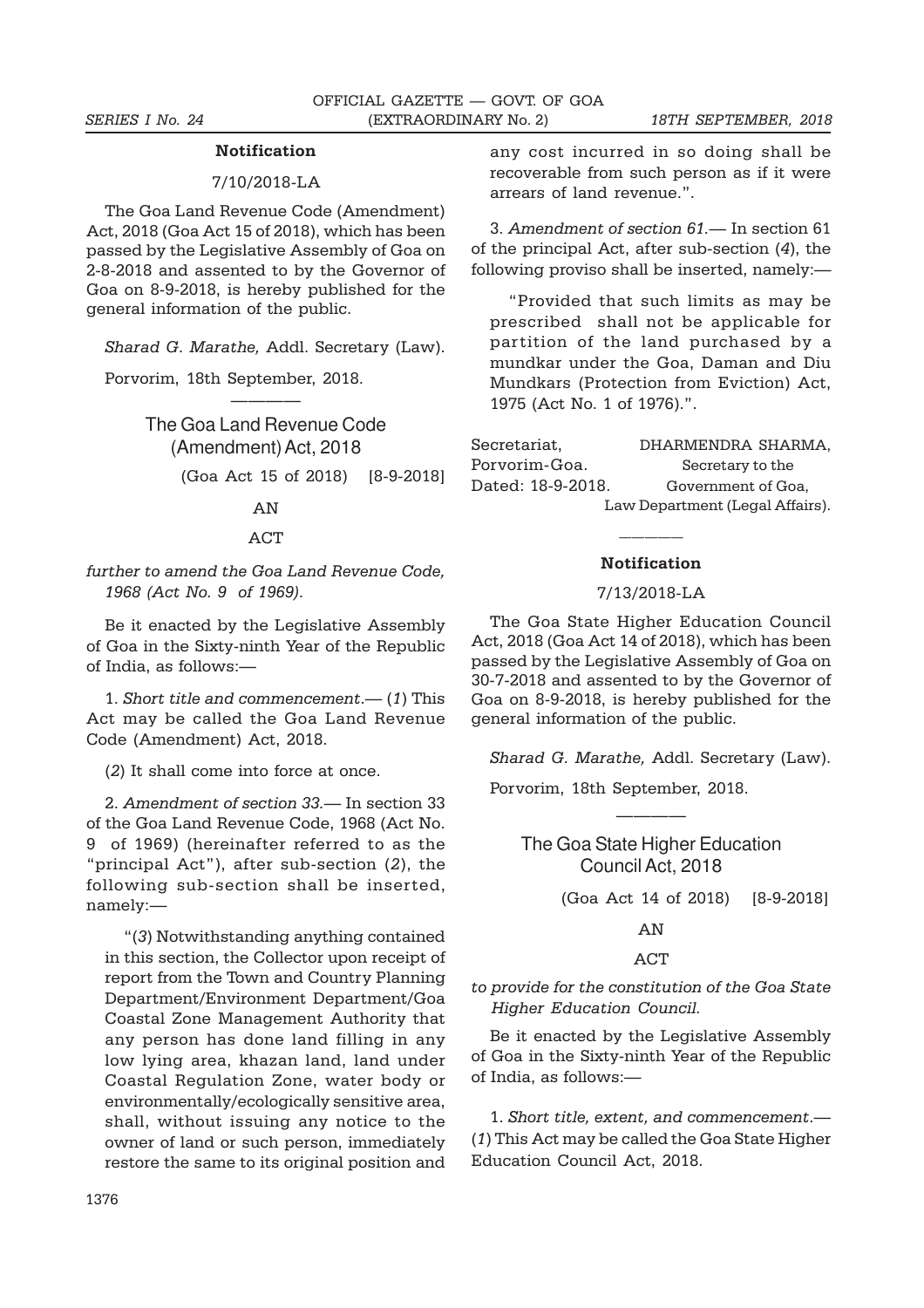(2) It shall extend to the whole of the State of Goa.

(3) It shall come into force on such date as the Government may, by notification, appoint.

2. Definitions.— In this Act unless the context otherwise requires,—

(a) "AISHE" means the All India Survey on Higher Education initiated by the Ministry of Human Resource Development, Government of India;

(b) "Affiliated Institutions" means the institutions which are run and controlled by their own governing bodies, affiliated to the Goa University and recognized by Government of Goa;

(c) "Apex Regulatory Institutions" means the regulatory Institutions created under the Act for the governance of institutions;

(d) "Chairperson" means the Chairperson of the Council;

(e) "Council" means the Goa State Higher Education Council constituted under section 3;

(f) "Official Gazette" means the Official Gazette of the Government;

(g) "Executive Director" means Executive Director appointed under section 8;

(h) "Government" means the Government of Goa;

(i) "Higher Education" means an education, whether professional, technical, or otherwise leading to the award of a degree or diploma by a University or an institute approved by the institution;

(j) "Institution" means an academic institution of higher education which offers various kinds of courses or training programme;

(k) "Member" means a member of the Council and includes the Chairperson and Vice-Chairperson;

(l) "MIS" means management information system to provide efficiency and effectiveness of strategic decision making;

(m) "Prescribed" means prescribed by rules made under this Act;

(n) "Regulations" means the regulations made by Council;

(o) "Rules" means the rules made under this Act;

(p) "State" means the State of Goa;

(q) "State University" means the university run, managed, controlled and formed by the State Government under the Act;

(r) "Statutes", "Ordinances", "Regulations" of a university means the Statutes, the Ordinances, and the Regulations of a University;

(s) "Vice-Chairperson" means the Vice- -Chairperson of the Council.

3. Constitution of the Council.— (1) The Government may, by notification in the Official Gazette constitute a Council to be called the Goa State Higher Education Council.

(2) The Council shall consist of the following members, namely:—

(a) The Chief Minister of Goa, who shall be the ex officio Chairperson thereof;

(b) An eminent academic administrator with proven record or a professional from industry or Administration with sufficient experience in the academic sector, who shall be the Vice-Chairperson thereof;

(c) the Minister for Education, Government of Goa; Finance Secretary, Government of Goa; Secretary, Department of Education, Government of Goa; Director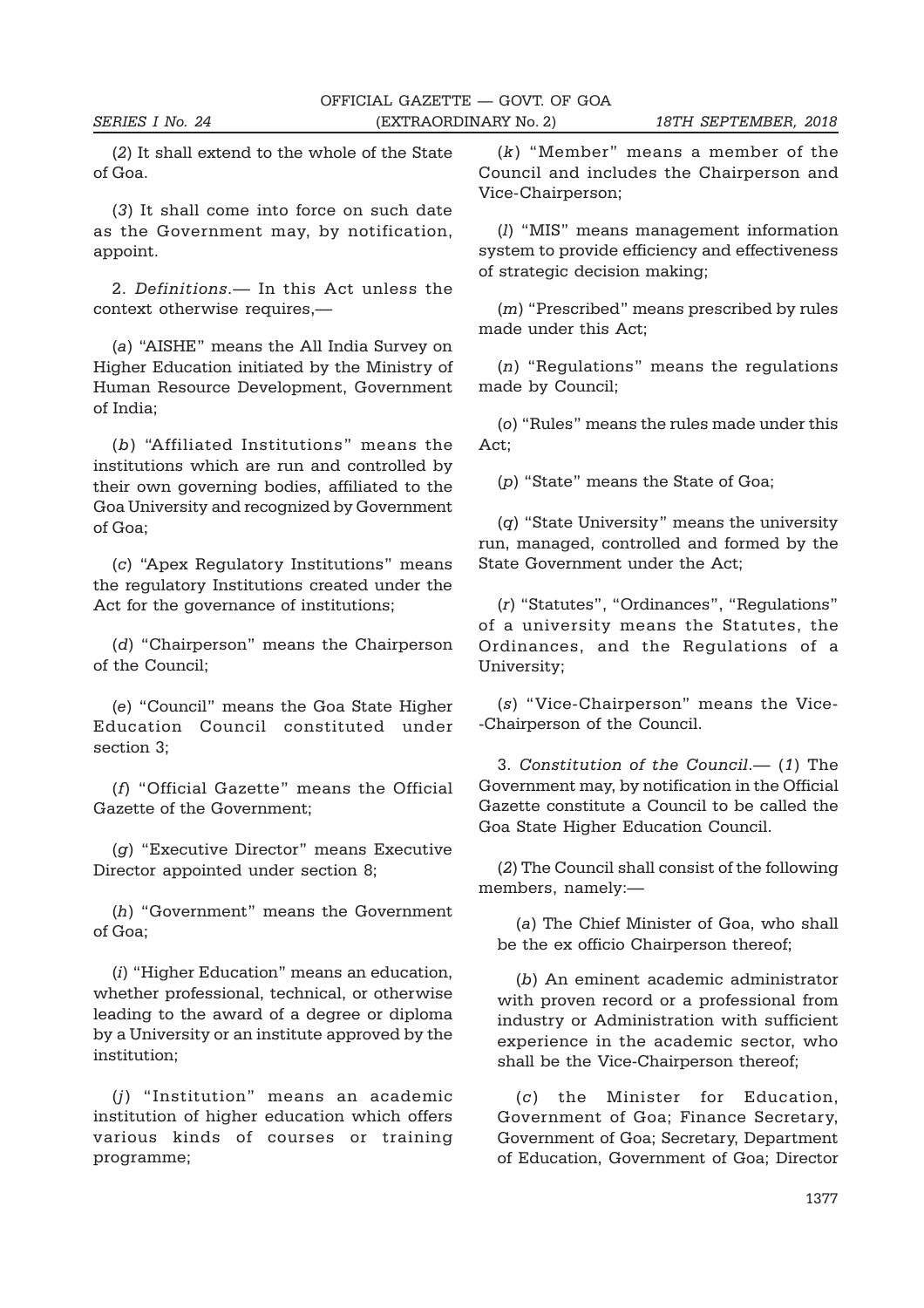of Higher Education, Government of Goa; and Director of Technical Education, Government of Goa shall be ex officio members;

(d) five members to be nominated by the Government who are persons of scholarly pursuit, one each belonging from the field of art and culture, science and technology, civil society, industry and vocational field;

(e) Vice-Chancellor of the Goa University, ex officio member;

(f) two Principals of the Colleges to be nominated by the Government in rotation of two years;

(g) five members co-opted by the Council who are persons of scholarly pursuit;

(h) one nominee of the Government of India to be nominated by the Ministry of Human Resource Development;

(i) Executive Director, who shall be the ex-officio member Secretary thereof.

(3) The Council shall by the name of the Goa State Higher Education Council be a body corporate, and have perpetual succession and a common seal, and shall by that name sue and be sued.

(4) The Council shall have the power to acquire and hold property, both movable and immovable. Subject to the provisions of this Act and the rules made thereunder, to transfer any property held by itself and to enter into contracts and to do all other things necessary for the purpose of this Act.

(5) The headquarter of the Council shall be located at the place decided by the Government from time to time.

4. Disqualifications.— (1) No person shall be qualified for nomination or to continue as a member of the Council, if he is,—

(a) of unsound mind; or

(b) adjudicated as an un-discharged insolvent; or

(c) sentenced by a criminal court to imprisonment for any offence involving moral turpitude; or

(d) directly or indirectly by himself or his partner has any share or interest in any work done by order of, or in any contract entered into on behalf of the Council; or

(e) a person who has been terminated from any Government or University service on ground of misconduct or negligence.

(2) In case of dispute or doubt as to whether a person is disqualified under sub-section (1), the decision of the Government shall be final.

(3) Save as otherwise provided in this Act, no person who is not a graduate of any University established by law shall be eligible for nomination as a member of the Council under this Act.

5. Responsibilities and functions of the Council.— (1) The Council shall,—

(a) advice the Government, University and other institutions of higher education in the State;

(b) co-ordinate the roles of the Government, University and Apex Regulatory Institutions in higher education within the State;

(c) provide common facilities in higher education.

(2) For furtherance of the above responsibilities and functions, the Council shall,—

(a) formulate and evolve State Higher Education Plan for the development of higher education, suo moto or on the direction from the Government or on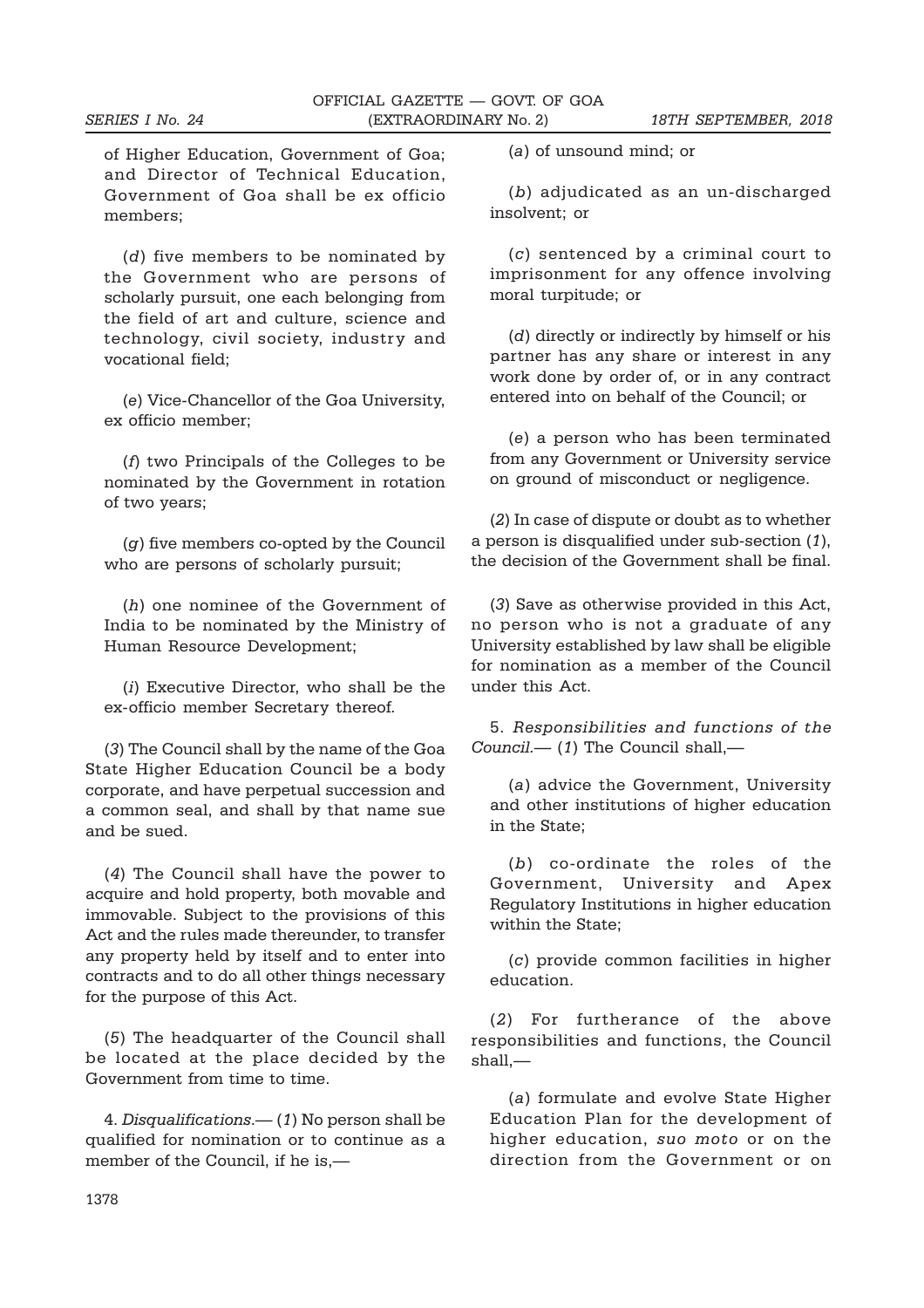request from the University or other Institution in the State;

(b) provide support to State Institutions and affiliated institutions for formulation, production and implementation of their plans;

(c) monitor the implementation of State Higher Education Plan;

(d) compile and maintain periodic statistics relating to various parameters of Higher Education at State and institutional level and assist in All India Survey on Higher Education;

(e) create and maintain Management Information System;

(f) evaluate institutions on the basis of norms developed by national level higher education institutions;

(g) suggest improvements in curriculum and syllabus in accordance with the changing society's and academic requirements and maintain quality of curriculum;

(h) ensure quality of examinations and suggest reforms in examination;

(i) undertake necessary steps for establishing inter-linkage between research and learning process;

(j) protect the autonomy of State institutions and review periodically the Statutes, Ordinances and Regulations of the University in the State and suggest appropriate improvement for the realization of the objects of social justice and academic excellence in education, and advise the university or institution of higher education on Statutes and Ordinances;

(k) provide approval for setting up new institutions of higher education;

(l) suggest accreditation reform measures in consultation with National Assessment and Accreditation Council;

 $(m)$  advise Government on strategic investments in higher education;

(n) evolve guidelines for linkages of an academic nature between higher education institutions in the State and institutions within and outside the country;

(o) make proposals for the generation and utilization of funds in accordance with the objectives of this Act;

(p) evolve general guidelines for the release of grants by the Government or any agency authorized by the Government and disburse funds to the University and colleges on the basis of State Higher Education Plan;

(q) evolve methodology for timely transfer of the funds earmarked for the State University and other institutions of higher education;

(r) hold discussions, conduct workshops, seminars with the objective of facilitating the widest possible consultancies with experts and stakeholders for formulating the polices on higher education and facilitating their proper implementation;

(s) provide a forum for the interaction among the academy, industries, agriculture and science sectors;

(t) co-ordinate various programmes being promoted and undertaken by Central and State Governments and National level apex regulatory institutions in the territory of India.

6. The Chairperson.— (1) The Chairperson shall preside over the meetings of the Council;

(2) The Chairperson shall not be deemed to hold any office of profit by reason only that he is the Chairperson of the Council.

7. Appointment of the Vice-Chairperson.— (1) The Vice-Chairperson shall be appointed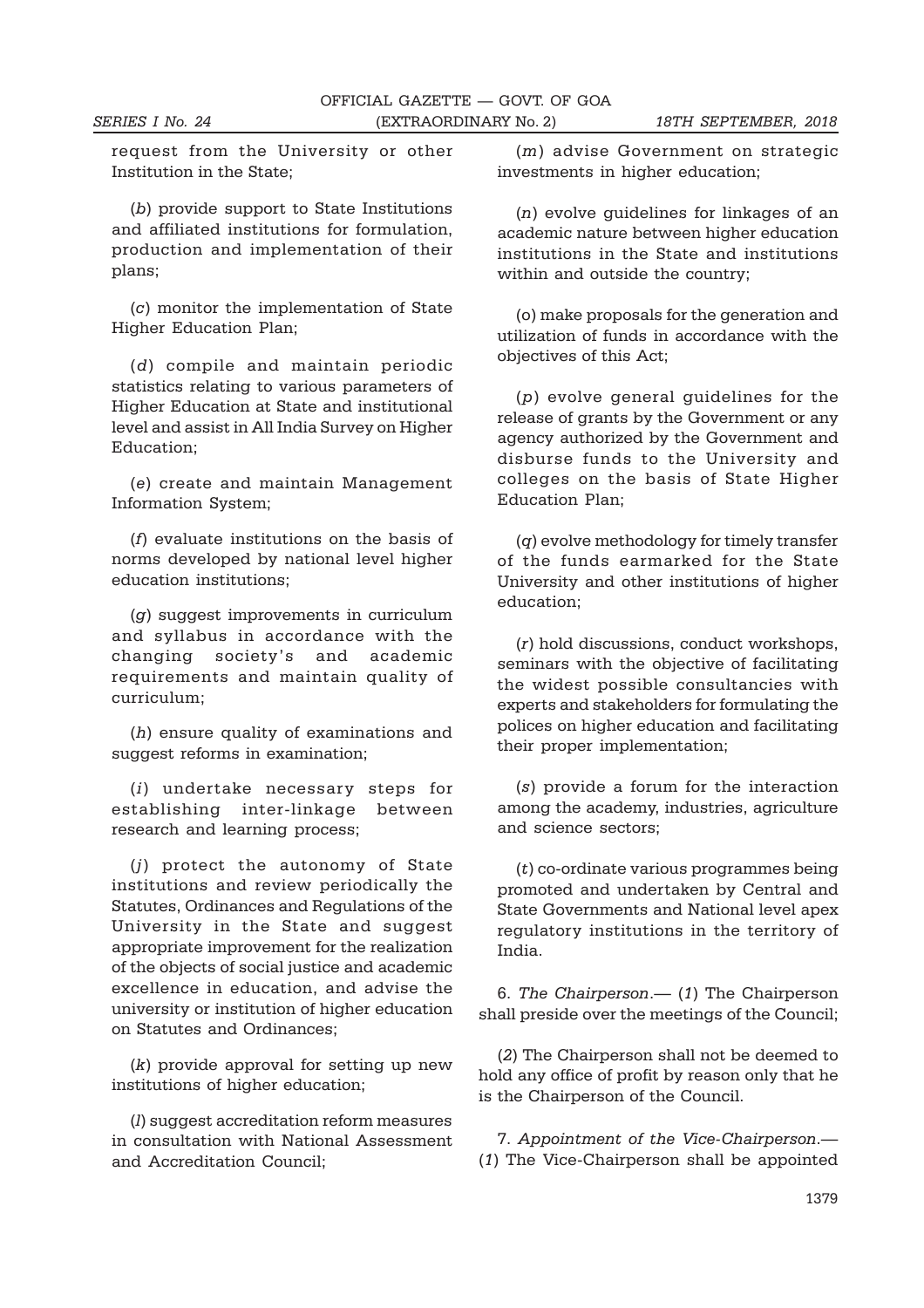on the recommendation of a search committee consisting of Chairperson of the Council and two other members, one nominated by the Council and one by the Government;

(2) The Vice-Chairperson shall have one non-extendable term of five years or till he attains the age of 70 years;

(3) The Vice-Chairperson may be removed by the Government on the recommendation of the Council;

(4) The Vice-Chairperson shall preside over the meetings of the Council in the absence of the Chairperson;

(5) The salary and allowances payable to the Vice-Chairperson shall be such as may be specified by the Government, from time to time, by Notification in the Official Gazette.

8. The Executive Director.— (1) The Government shall appoint the Executive Director who shall be the Member Secretary of the Council and he be responsible for co-ordination and the functioning of the Council;

(2) The Executive Director shall exercise such other powers and perform such other functions as may be prescribed.

9. Officers and Staff of the Council.— (1) The Government shall appoint one Administrative Officer and one Finance Officer for the Council.

(2) The Council may, with prior approval of the Government, appoint such number of employees as it deems necessary for the efficient performance of its functions under this Act. The terms and conditions of service of the employees of the Council shall be such as may be specified in the regulations to be framed by the Council.

10. Administrative Officer.— (1) The Administrative Officer shall be a whole-time officer of the Council and shall be a person on deputation from University, College or from recognized Educational Institution;

(2) The Administrative Officer shall be a person having at least fifteen years experience of teaching in a college or post graduate Department of University;

(3) The Administrative Officer shall be in charge of general administration and shall exercise such powers and perform such duties as may be assigned to him by the Chairperson;

(4) The Administrative Officer shall be entitled to receive deputation allowance over and above his pay and allowances which he was drawing in his parent organization.

11. Finance Officer. - (1) The Finance Officer shall be a whole-time officer of the Council and shall be a person on deputation;

(2) The Finance Officer shall be a person having fifteen years of experience in financial administration, and sound knowledge of accountancy, auditing and budgetary procedures;

(3) The Finance Officer shall be In-charge of Accounts Department and shall be responsible for maintaining the accounts of the Council and shall exercise such powers and perform such duties as may be assigned to him/her by the Chairperson;

(4) The Finance Officer shall be entitled to receive deputation allowance over and above his pay and allowances which he was drawing in his parent Institution.

12. State Project Directorate.— (1) The Government shall by notification in the Official Gazette constitute a State Project Directorate.

(a) The State Project Directorate shall consist of the State Project Director and such adequate support staff as may be required for the effective functioning of the State Project Directorate.

(b) The State Project Directorate shall,—

(i) oversee project implementation at the State level;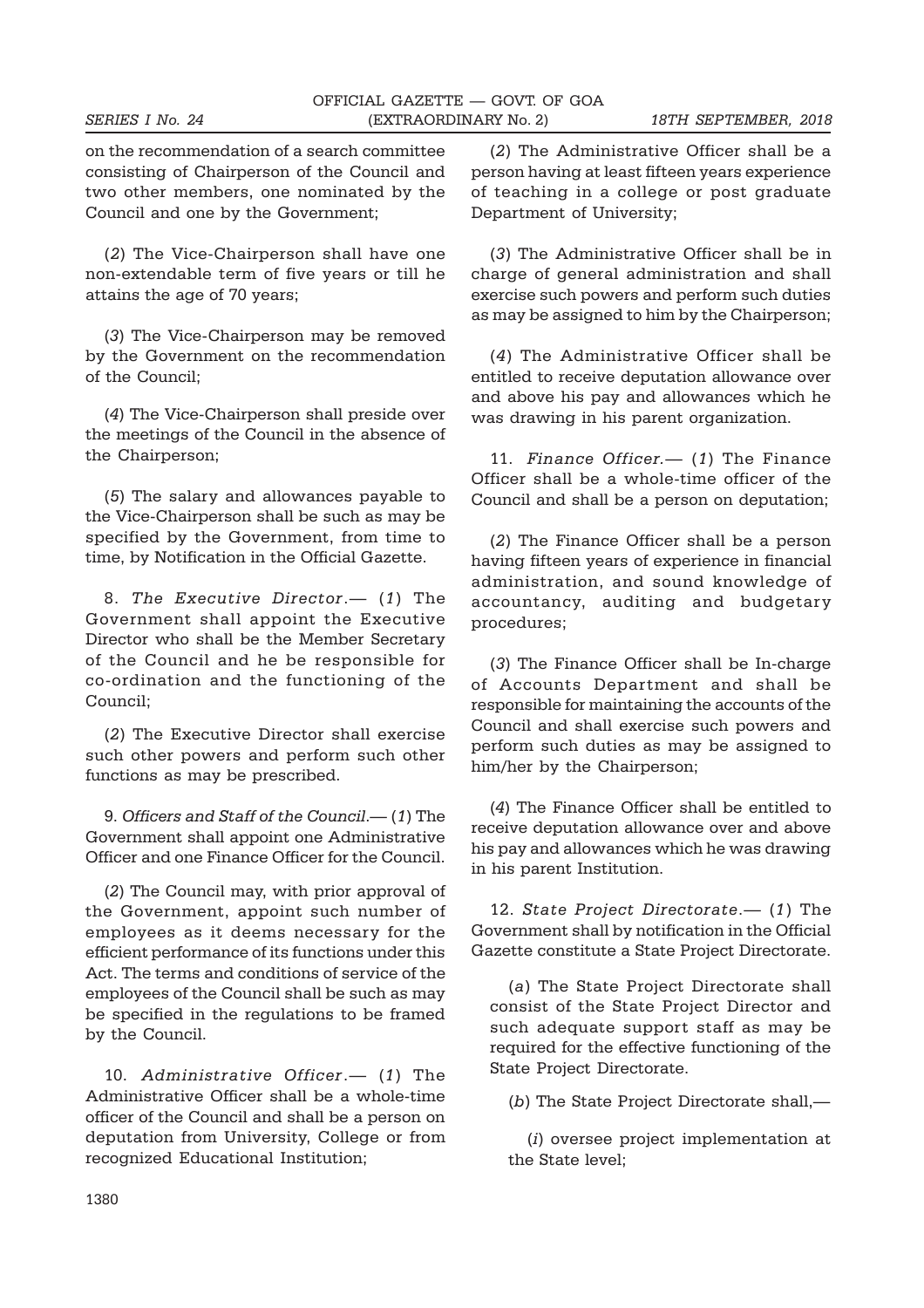(*ii*) maintain statistical data and Management Information System report; and

(iii) engage Project Auditors and Consultants as required.

13. Technical Support Group.  $(1)$  The Council may by notification in the Official Gazette constitute a Technical Support Group consisting of such experts as may be decided by the Council.

(2) The Technical Support Group shall,— $(i)$ monitor flow of funds and information: (ii) generate Management Information System reports as required; and (iii) provide operational support to the Council.

14. Terms and Conditions of the nominated members.— (a) Each nominated and co-opted member shall normally have a term of six years, provided that one-third of the members shall retire every two years on the basis of age, and the vacancy shall be filled by the Government, if the retiring member is a Government nominee, or by the council, if the retiring member is a co-opted member;

(b) At any point of time, twenty members of the Council should be from the state and five members must be individual of national eminence (outside the State);

(c) The nominated and co-opted member may by writing under his hand addressed to the Chairperson of the Council resign his membership but he/she shall continue to remain member until his/her resignation is accepted in writing by the Chairperson of the Council;

(d) The nominated and co-opted member shall be eligible for such rate of travelling allowance, daily allowance and sitting fee as may be prescribed;

(e) Subject to the provision of this section the other terms and condition of the service shall be such as may be prescribed.

15. Meetings of the Council.— (1) The Council shall meet as often as may be necessary, at such time and place and observe such rules of procedures as may be provided in the regulations, but it shall meet at least once in six months.

(2) It shall have the power to act, notwithstanding any vacancy in the membership or any defect in the constitution thereof, and the proceedings of the Council shall be valid notwithstanding that some person, who was not entitled to be a member, had attended, or otherwise had taken part in the proceedings of the Council.

(3) The meeting of the Council shall be convened by the Executive Director on the advice of the Chairperson.

(4) The quorum of the meeting of the Council shall be one third of the total members of the Council. The decision of the meetings may be taken by simple majority of those present and voting.

16. Funds of the Council.— (1) The funds of the Council shall include all sums which may, from time to time, be paid to it by the Government and all other receipts including any sum from the Central Government, or any other authority, institutions or persons.

(2) The Government may pay to the Council for every financial year such sums as may be considered necessary for the functioning of the Council and for the discharge of its responsibilities and duties under this Act.

(3) All expenditure incurred by the Council under or for the purposes of this Act shall be defrayed from out of the fund and any surplus remaining, after such expenditure has been met, shall be invested in such manner as may be prescribed.

17. Annual Accounts and Audit. - (1) The accounts of the Council shall be maintained in such manner and in such form as may be prescribed.

(2) The Council shall prepare an annual statement of accounts in such form and in such manner as may be prescribed.

(3) The accounts of the Council shall be audited once in a year by such auditor as the